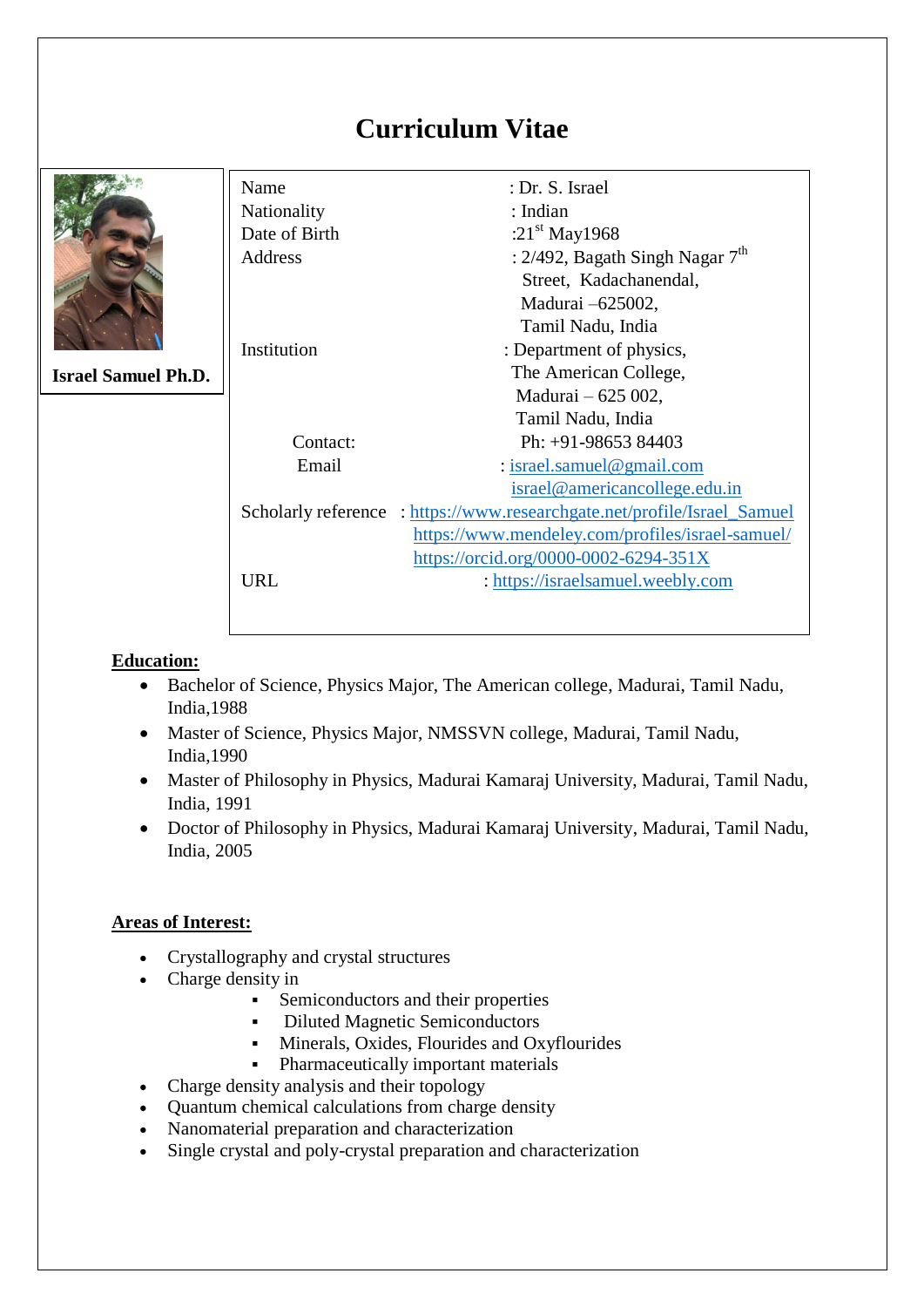- Correlating electric/magnetic behaviour of solids with the rearrangement of charges between the atoms and in the unit cell.
- Correlating the inclusion of impurities and the change in the charge environment of the atoms and then to the change in their physical and chemical properties.
- Correlating the interaction between the molecules preferably between the pharmaceutical and amino acid systems and with their implications on the curing process.
- Understanding the physical changes in the mineral systems due to thermal and pressure variations.
- Understanding Oxygen, fluorine binding with various groups of atoms in the periodic table
- Analysing Phase transition and Polymorphism using charge density route

## **Professional Positions held:**

- Lecturer in Physics, NMSSVN college, Madurai, Tamil Nadu, India,1992-95
- Lecturer in Physics, Christ Church college, Kanpur, UP, India,1995-2001
- FDP substitute (Lecturer in Physics), The American college, Madurai, Tamil Nadu, India, Dec 2004 – March 2007
- Lecturer in Physics, The American college, Madurai, Tamil Nadu, India, 2001 July 2001 – Nov 2004, April 2007- Sept 2007.
- Assistant Professor in Physics, The American college, Madurai, Tamil Nadu, India, Sept 2007 – Oct 2019
- Associate Professor in Physics, The American college, Madurai, Tamil Nadu, India, Nov 2019 – till date

### **Professional Body:**

- $\triangleright$  Board of studies member in
	- The Madura College, Madurai, Tamil Nadu, India
	- Yadava college, Madurai, Tamil Nadu, India
	- Kalasalingam University, Krishnankoil, Tamil Nadu, India
- $\triangleright$  Life member in "Indian Crystallography association"
- Life member in "All India Association for Christian Higher Education (AIACHE)"

### **Awards:**

- Awarded three R&D fellowships funded by **The American College, Madurai. India**
- Awarded Major Research Fellowship by **University Grant Commission, India** for a project on "Quantifying electrostatic potential of some pharmacologically important compounds" in the year 2012-15 for an award of Rs. 12lakhs
- Awarded **Defence secretary's commendation** for outstanding leadership in NCC for the year 2014
- **Summer Research Fellowships** 2014 awarded by Indian Academy of sciences and worked on a project titled "Enhancing Physical stability of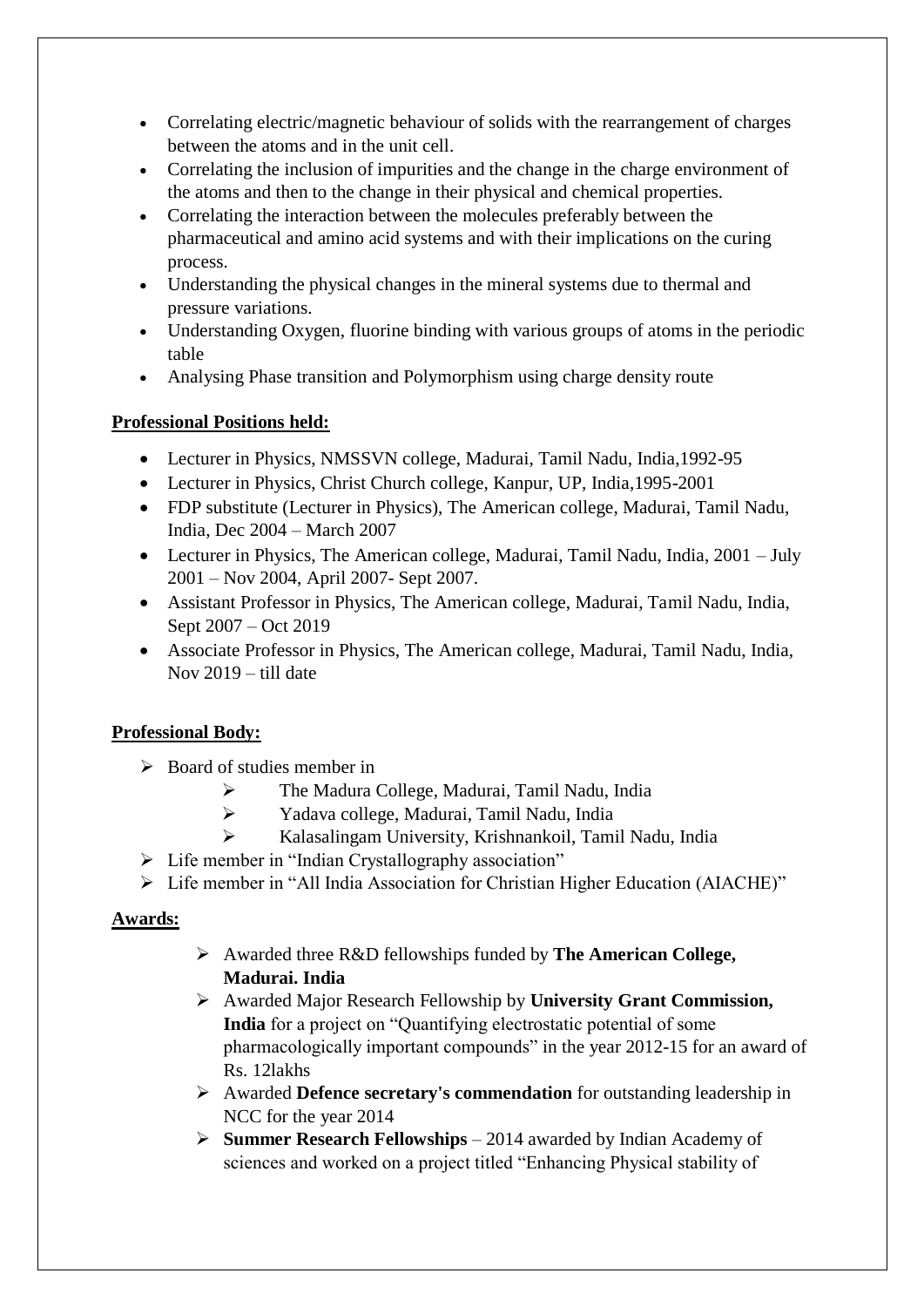silicon clusters by doping: A Density functional Theory based approach" – Reg. No: PHYT 105

### **Editorial Board Member:**

 Journal of Material Science: Materials in Electronics; Springer Publications, Springer Nature Switzerland AG.

### **Reviewer board member:**

### **Completed Assignments Total = 63**

- $\checkmark$  Journal of Material Science: Materials in Electronics; Springer Publ. -38
- $\checkmark$  Material science in semiconductor processing ; Elsevier Publications-10
- $\checkmark$  Materials Chemistry and Physics Journal Elsevier Publications -5
- $\checkmark$  Results in Physics Journal Elsevier Publications 3
- $\checkmark$  Physica B: Condensed Matter Physics Elsevier Publications- 1
- $\checkmark$  European Journal of Chemistry -Atlanta Publishing House LLC, USA- 1
- $\checkmark$  Journal of Material Science & Engineering-Springer Nature 1
- $\checkmark$  Luminescence: The Journal of Biological and Chemical luminescence, John Wiley & Sons-1
- $\checkmark$  Materials today: Proceedings, Elsevier publications -2
- $\checkmark$  Journal of The Australian Ceramic society (Springer Nature) 1

### **Administrative Positions held:**

- ▶ NCC: Associate NCC Officer of rank Lt. Cdr (Navy) from 2003-2020 (17 years)
- Additional Dean of Self Financed Courses from 2012-2020( 8 years)
- Additional Dean of Curriculum development and research from 2020
- $\triangleright$  Faculty secretary for 2019 2020
- Governing council member of The American college, Madurai from 2019-21

### **Co-curricular activities:**

- o Commissioned as an NCC (Navy) officer in 2003 and elevated to the rank of Lieutenant Commander in 2018 and as the sub unit commander (NCC NAVY) at The American College, Madurai.
- o Taught courses on Photography, "How things work", "Physics of Home appliances" as selective subjects for under graduate students.

### **Research supervision:**

- PhD Supervision
	- Total Number of students 7 Students completed PhD 4
- MPhil Students completed 37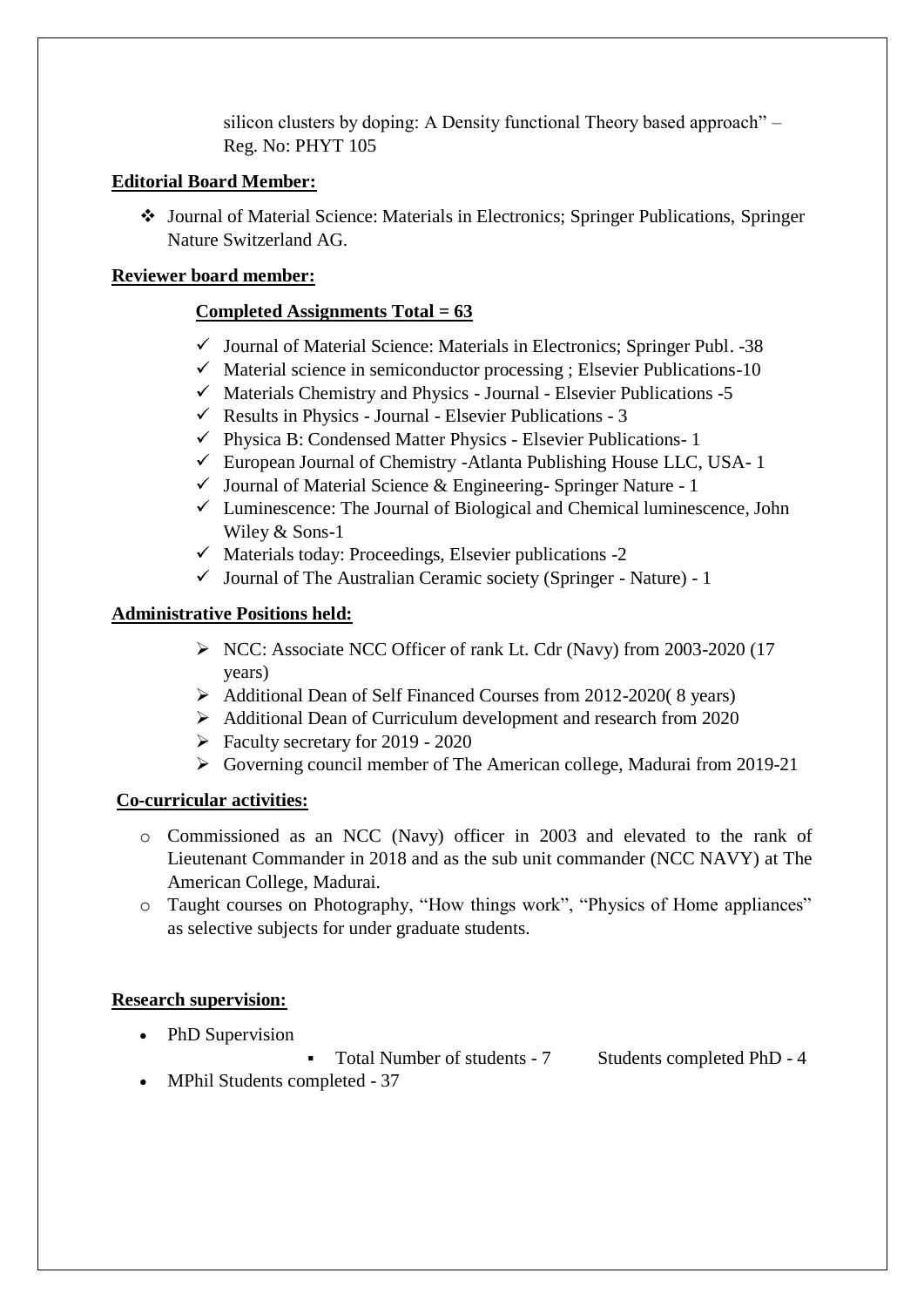## **List of Published research works**

### **Total Number of Publications: - 62**

### **62**

Structure, Charge density and Hirshfeld Surface Analysis of proton transfer complex 2- Amino-4-methylpyridinium 2-(3-methylphenyl)-acetate C.Anzline, **S.Israel**, K.Sujatha and R.A.J.R.Sheeba Journal of the Chinese Chemical Society(Wiley)**, 1-14, 2022** DOI:10.1002/jccs.202100433 **61** Three dimensional atomistic-scale electron density distribution analysis of ZnWO4: Sm phosphors S. Saravanakumar, D. Sivaganesh, V. Sivakumar, Yang Li, Rajajeyaganthan Ramanthan, **S. Israel [Optik](https://www.sciencedirect.com/science/journal/00304026) :International Journal for Light and Electron Optics(Elsevier):249, January 2022,Available online 15 October 2021, 168169** DOI: https://doi.org/10.1016/j.ijleo.2021.168169 **60** Charge density of difluorides from synchrotron diffraction data and investigation of bonding in low valent binary fluorides K.Sujatha, **S.Israel**, C.Anzline, R.A.J.R.Sheeba **Materials Chemistry and Physics 259 (2021) 123990** https://doi.org/10.1016/j.matchemphys.2020.123990 **59** Hirshfeld Surface, Charge Density and Site Selectivity Studies of 1-(2-Methyl-5-nitro-1Himidazol-1-yl)-acetone C.Anzline, **S.Israel**, K.Sujatha and R.A.J.R.Sheeba **Computational and Theoretical Chemistry 1191 (2020) 113044** https://doi.org/10.1016/j.comptc.2020.113044 **58** A theoretical study of chemical bonding and topological and electrostatic properties of the anti-leprosy drug dapsone Niranjana Devi Rajendran, Natarajan Mookan, **Israel Samuel**, Sarath Babu Mookan, Govindarajan Munusamy, Selvaraj Gurudeeban, Satyavani Kaliamurthi **Journal of Molecular Modeling (2020) 26:138** https://doi.org/10.1007/s00894-020-04393-6 **57** Experimental validation of bifurcated hydrogen bond of 2,5-lutidinium bromanilate and its charge density distribution Niranjana Devi Rajendran, Natarajan Mookan, **Israel Samuel**, Sarath Babu Mookan **Chemical Papers, volume 74(2020)2689–2699** https://doi.org/10.1007/s11696-020-01107-3 **56** Aceclofenac and interactions analysis in the crystal and COX protein active site Christian Jelsch, Rajendran Niranjana Devi, Bruce C. Noll, Benoît Guillot, **Israel Samuel**, Emmanuel Aubert **Journal of Molecular Structure 1205 (2020) 127600** https://doi.org/10.1016/j.molstruc.2019.127600 **55**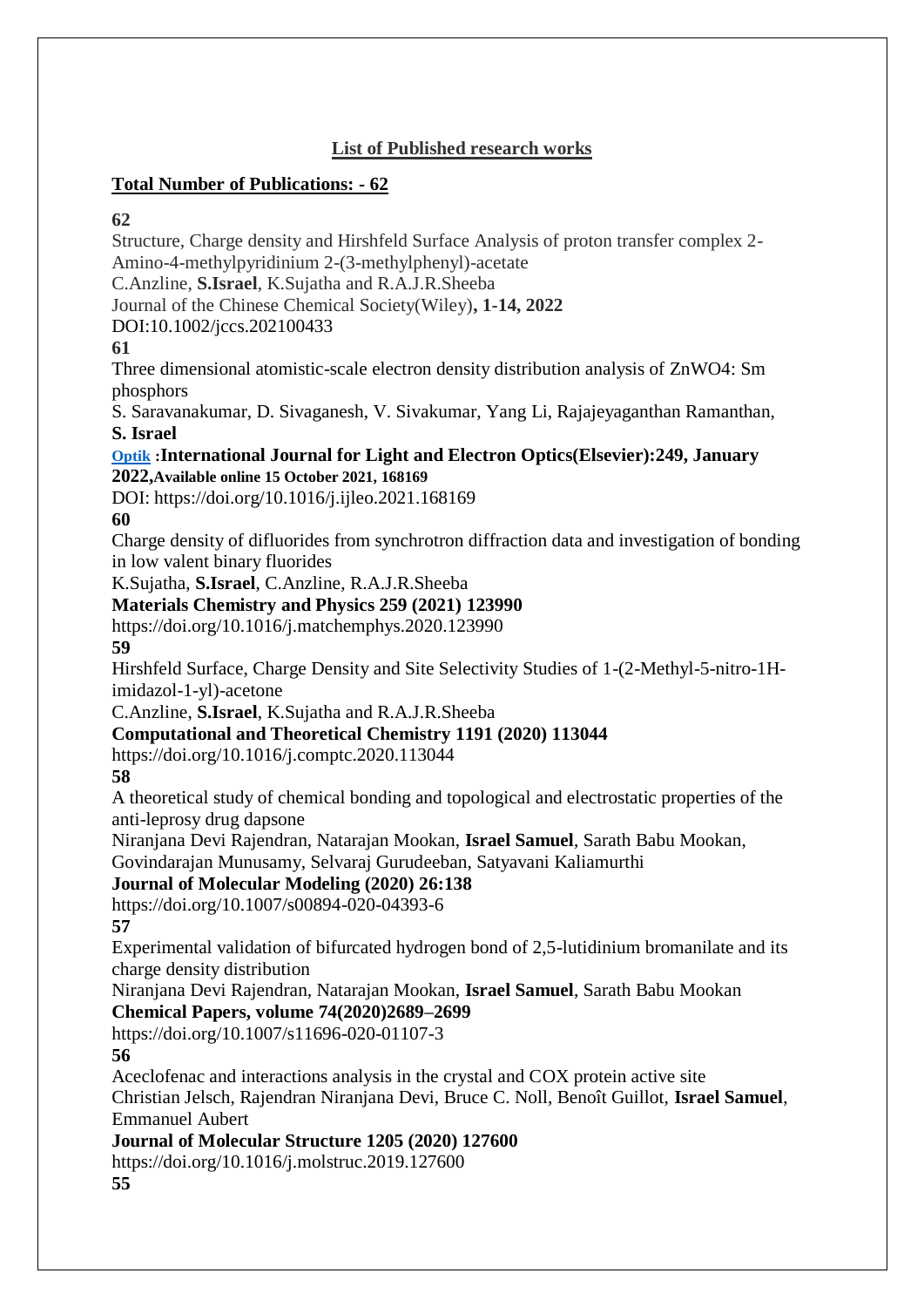X-ray derived experimental charge density distribution in two isostructural oxyfluorotellurates, FeTeO3F and GaTeO3F

K. Sujatha, **S. Israel** and C. Anzline

## **Physica B: Condensed Matter, 579 (2020) 411896**

https://doi.org/10.1016/j.physb.2019.411896

### **54**

Comprehensive study on the topological properties of 5-Amino-2-Methyl Benzene Sulfonamide involving inter and intra molecular hydrogen bonds

C. Anzline, P. Sivakumar , **S. Israel,** K. Sujatha

## **Journal of Molecular Structure 1201 (2020) 127208**

https://doi.org/10.1016/j.molstruc.2019.127208

**53**

Origin of ferroelectricity in orthorhombic LuFeO3

Ujjal Chowdhury, Sudipta Goswami, Amritendu Roy, Shailendra Rajput, A. K. Mall, R. Gupta,S. D. Kaushik,

V. Siruguri, S. Saravanakumar, **S. Israel**, R. Saravanan, A. Senyshyn, T. Chatterji, J. F. Scott, Ashish Garg, and Dipten Bhattacharya

**PHYSICAL REVIEW B 100, 195116 (2019)**

DOI: 10.1103/PhysRevB.100.195116

**52**

Photoluminescence study of (Sm0.95 Ce0.05)2O3 nanoparticles for LED applications MM Antoinette, S Israel, JL Berchmans, AJ Amali

# **AIP Conference Proceedings 2162 (1), 020116, 2019**

**51**

Analysis of oxygen bonding with metals of different oxidation states from experimental charge density distribution

K. Sujatha, **S. Israel**, C. Anzline, K.S. Syed Ali, R.A.J.R. Sheeba, P. Richard Rajkumar **Physica B: Condensed Matter 555 (2019) 21–31**

https://doi.org/10.1016/j.physb.2018.12.005

**50**

Enhanced photoluminescence and charge density studies of novel (Sm1−x Gdx)2O3 nanophosphors for WLED applications

Morris Marieli Antoinette, **S. Israel**, John L. Berchmans & G. J. Manoj

## **Journal of Materials Science: Materials in Electronics (2018) 29:19368–19381 https://doi.org/10.1007/s10854-018-0066-1**

**49**

Investigation of topological and electrostatic properties of anti-inflammatory drug aceclofenac

Niranjana Devi Rajendran, Christian Jelsch, **Israel Samuel** and Emmanuel Aubert **Acta Crystallographica Section A: Foundations and Advances 73(a2):C698-C698, December 2017,**

# **DOI :10.1107/S2053273317088751**

**48**

A novel synthesis of orange-red emitting (Sm1-xCex)2O3 nanophosphors for UV LEDs Morris Marieli Antoinette, **S.Israel**, Arlin Jose Amali, John L. Berchmans, Basuvaraj Suresh Kumar, G.J. Manoj and U. Mehana Usmania

#### **Nano-Structures & Nano-Objects 13 (2018) 51–58 47**

Crystal structures of 2-methylpyridinium hydrogen 2,3-bis(4-methylbenzoyloxy)succinate and bis-[4-methylpyridinium hydrogen 2,3-bis(4- methylbenzoyloxy)succinate] pentahydrate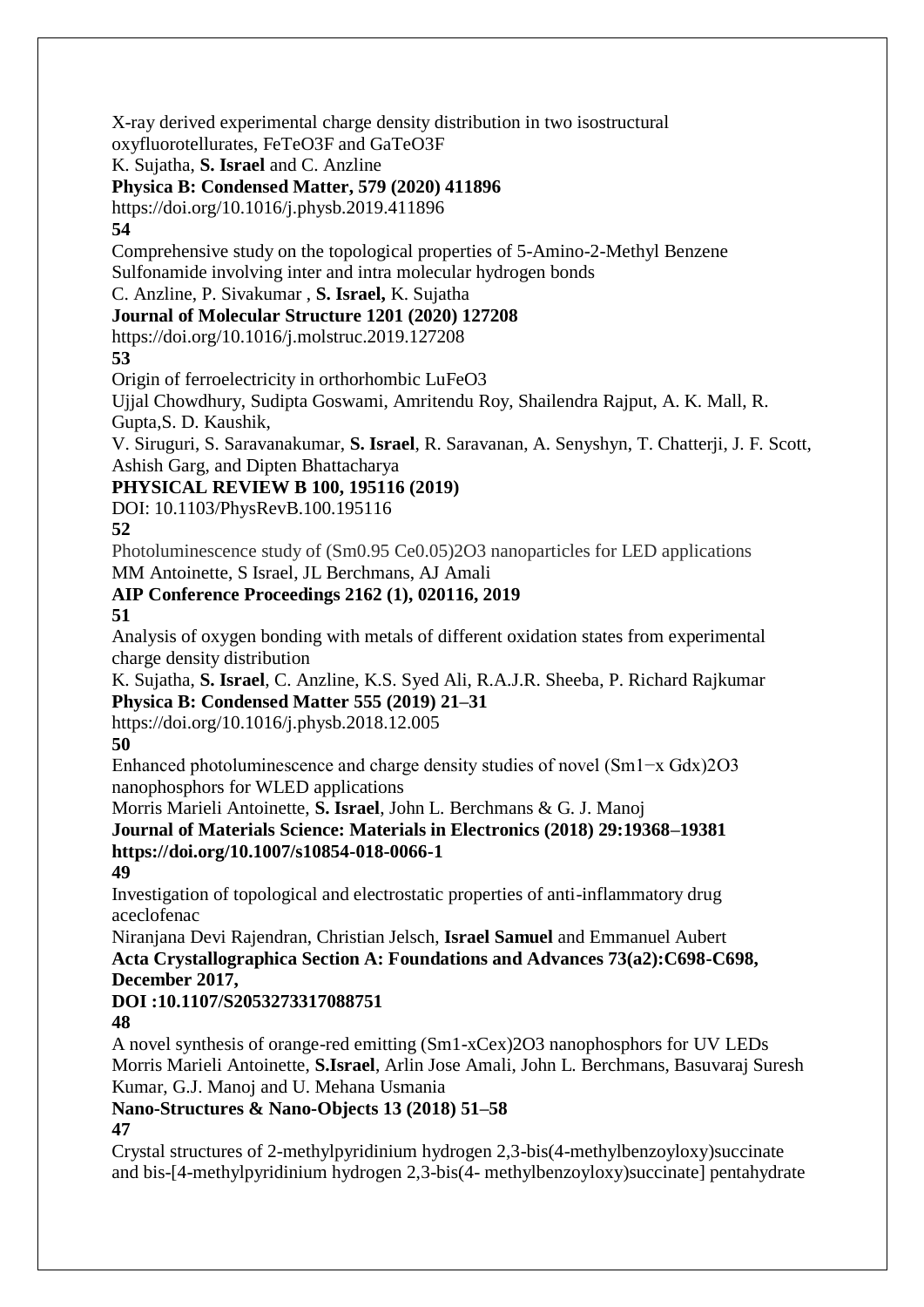P. Sivakumar, **S. Israel** and G. Chakkaravarthi

### **Acta Cryst. (2017). E73, 1483–1487**

### **46**

Understanding electronic and magnetic transitions in ball milled diluted magnetic semiconductor Si1-xNix through experimental electron density distribution

R.A.J.R. Sheeba, S. Saravanakumar, **S. Israel**, R. Saravanan

**Journal of Alloys and Compounds 728 (2017) 887-895**

# **45**

Experimental charge density distribution and its correlation to structural and optical properties of Sm3+ doped Nd2O3 nanophosphors

Morris Marieli Antoinette, **S.Israel**, G. Sathya, Arlin Jose Amali, John L. Berchmans, K. Sujatha, C. Anzline and R.Niranjana Devi

# **Journal of Rare Earths 35 (2017) 1102 -1114**

## **44**

Testing the ability of rhodanine and 2, 4-thiazolidinedione to interact with the human pancreatic alpha-amylase: electron-density descriptors complement molecular docking, QM,and QM/MM dynamics calculations

R. Niranjana Devi, Maria G. Khrenova, **S. Israel**, C. Anzline, Andrey A. Astakhov, Vladimir G. Tsirelson

**Journal of Molecular Modelling 23(2017) 252**

# **43**

2-Amino-4-methylpyridinium 4-methoxybenzoate dihydrate

P. Sivakumar,G. Ezhamani, **S. Israel** and G. Chakkaravarthi

## **IUCrData (2017). 2, x170649**

# **42**

2-Amino-3-methylpyridinium hydrogen phthalate

P. Sivakumar, C. Anzline, S. Sudhahar, **S. Israel** and G. Chakkaravarthi

# **IUCrData (2017). 2, x170422**

# **41**

Charge density analysis of Metformin/HCl, a biguanidean anti-hyperglycemic agent R. Niranjana Devi, C. Jelsch, **S. Israel,** E. Aubert, C. Anzline and A. A. Hosamani

### **Acta Crystallographica Section B:**

### **STRUCTURAL SCIENCE, CRYSTAL ENGINEERING AND MATERIALS,(2017). B73, 10-22**

# **40**

High Resolution Synchrotron Diffraction Study on Charge Density Distribution of Ampicillin Trihydrate: A Correlation between DFT and Multipole Models

C. Anzline, **S. Israel**, R. Niranjana Devi, R.A.J.R. Sheeba and P. Richard Rajkumar **Chinese Journal of Chemical Physics VOLUME 30, NUMBER 1,2017(Thomson Reuters)**

# **39**

2-Amino-4-methylpyridinium 2-hydroxybenzoate

P. Sivakumar, **S. Israel** and G. Chakkaravarthi

#### **IUCr Data, Data reports Vol.1,Part 4 (2016)x161443 38**

2-(4-Nitrophenyl)acetate 2-amino-4-methylpyridin-1-ium

P. Sivakumar, C. Anzline, **S. Israel** and G. Chakkaravarthi

# **IUCr Data, Data reports Vol.1,Part 4 (2016)x161433**

**37**

2-Amino-4-methylpyridinium 4-hydroxybenzoate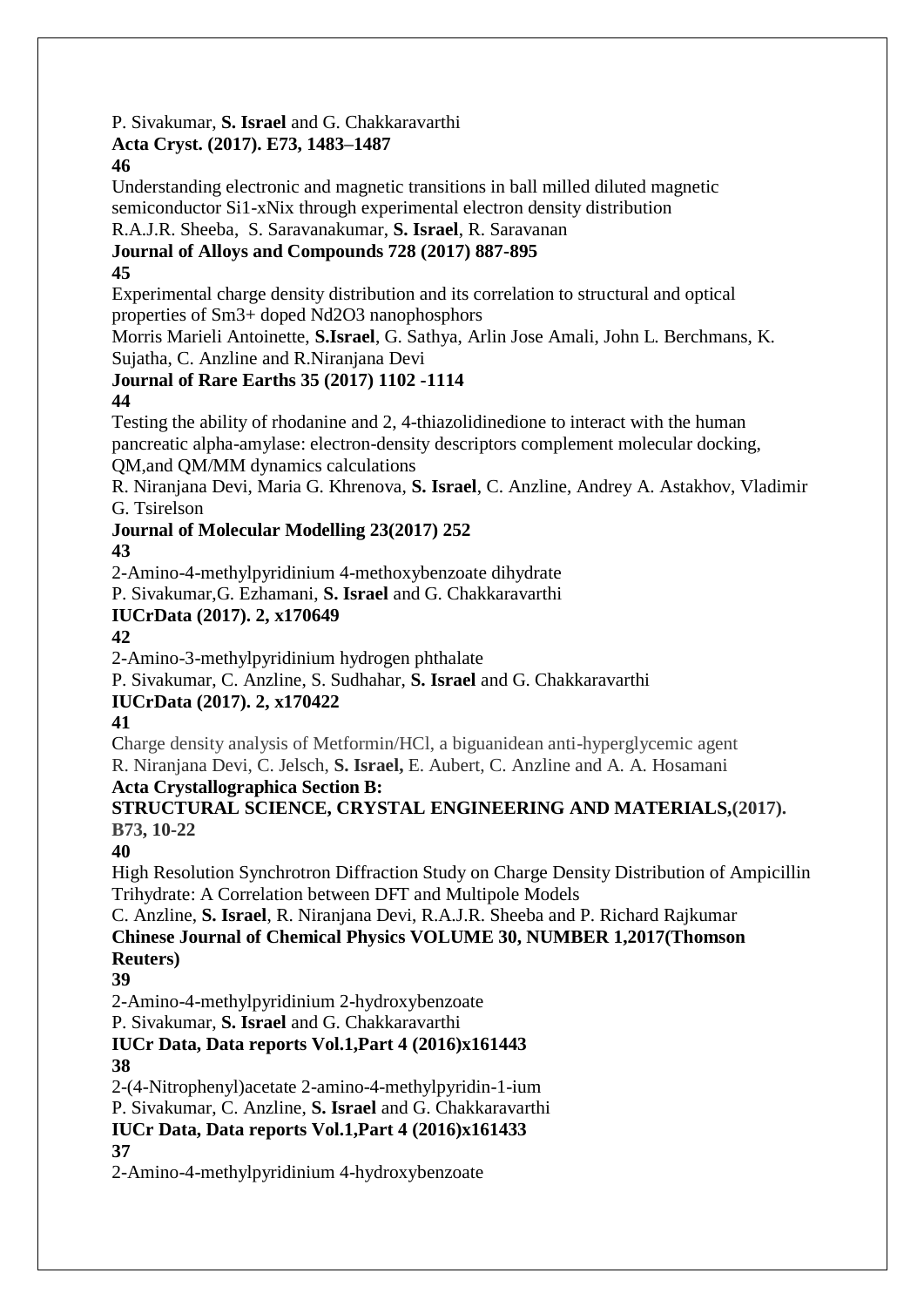P. Sivakumar, S. Sudhahar, **S. Israel** and G. Chakkaravarthi **IUCr Data, Data reports Vol.1,Part 4 (2016)x161425 36** 2-Amino-4-methylpyridinium 4-methylbenzoate P. Sivakumar, C. Anzline, **S. Israel** and G. Chakkaravarthi **IUCr Data, Data reports Vol.1,Part 4 (2016)x161411 35** 2-Amino-3-methylpyridinium 3,4-dimethoxybenzoate P. Sivakumar, R. Niranjana Devi, **S. Israel** and G. Chakkaravarthi **IUCr Data, Data reports Vol.1,Part 4 (2016)x161332 34** Investigation on van der Waals epitaxy gap in isostructural semiconducting germanium Tellurides: HfGeTe4 and ZrGeTe4 R. A. J. R. Sheeba, **S.Israel** and S. Saravanakumar **Chinese journal of physics(Elsevier)54 (2016) 668–677 33** Bis(2-amino-6-methylpyridinium) 3-nitrobenzene-1,2-dicarboxylate P. Sivakumar, S. Sudhahar, **S. Israel** and G. Chakkaravarthi **IUCr Data, Data reports Vol.1,Part 4 (2016)x161233 32** 2-Amino-4-methylpyridinium 2-(4-nitrophenyl)-acetate P. Sivakumar, S. Sudhahar, **S. Israel** and G. Chakkaravarthi **IUCr Data, Data reports Vol.1,Part 4 (2016)x161203 31** 2-Amino-3-methylpyridinium 4-methoxybenzoate P. Sivakumar, R. Niranjana Devi, **S. Israel** and G. Chakkaravarthi **IUCr Data, Data reports Vol.1,Part 4 (2016)x161126 30** 2-Methylpyridinium 2-carboxy-6-nitrobenzoate Sivakumar, P., Sudhahar, S., **Israel, S.** and Chakkaravarthi, G. **IUCr Data, Data reports Vol.1,Part 4 (2016)x161104 29** 2-Amino-4-methylpyridinium 2-(3-methylphenyl)-acetate Sivakumar, P., Sudhahar, S., **Israel, S.** and Chakkaravarthi, G. **IUCr Data, Data reports Vol.1,Part 4 (2016)x161098 28** 3-Methylpyridinium 4-nitrobenzoate–4-nitrobenzoic acid(1/1) P. Sivakumar, R. Niranjana Devi, **S. Israel** and G. Chakkaravarthi **IUCr Data, Data reports Vol.1,Part 4 (2016)x160979 27** X-ray derived experimental charge density distribution in GaF3 and VF3 solid systems K.Sujatha , **S.Israel** , C.Anzline, R.Niranjana Devi and R.A.J.R.Sheeba. **Physica B: Condensed Matter 496(2016)74–81. 26** Piperazin-1-ium 4-aminobenzoate monohydrate P. Sivakumar, A. Mani, S. Sudhahar, **S. Israel** and G. Chakkaravarthi **IUCr Data, Data reports Vol.1,Part 4 (2016) x160819. 25** 2-Methylpyridinium 2-carboxybenzoate–benzene-1,2-dicarboxylic acid (2/1) P. Sivakumar, S. Sudhahar, B. Gunasekaran, **S. Israel** and G. Chakkaravarthi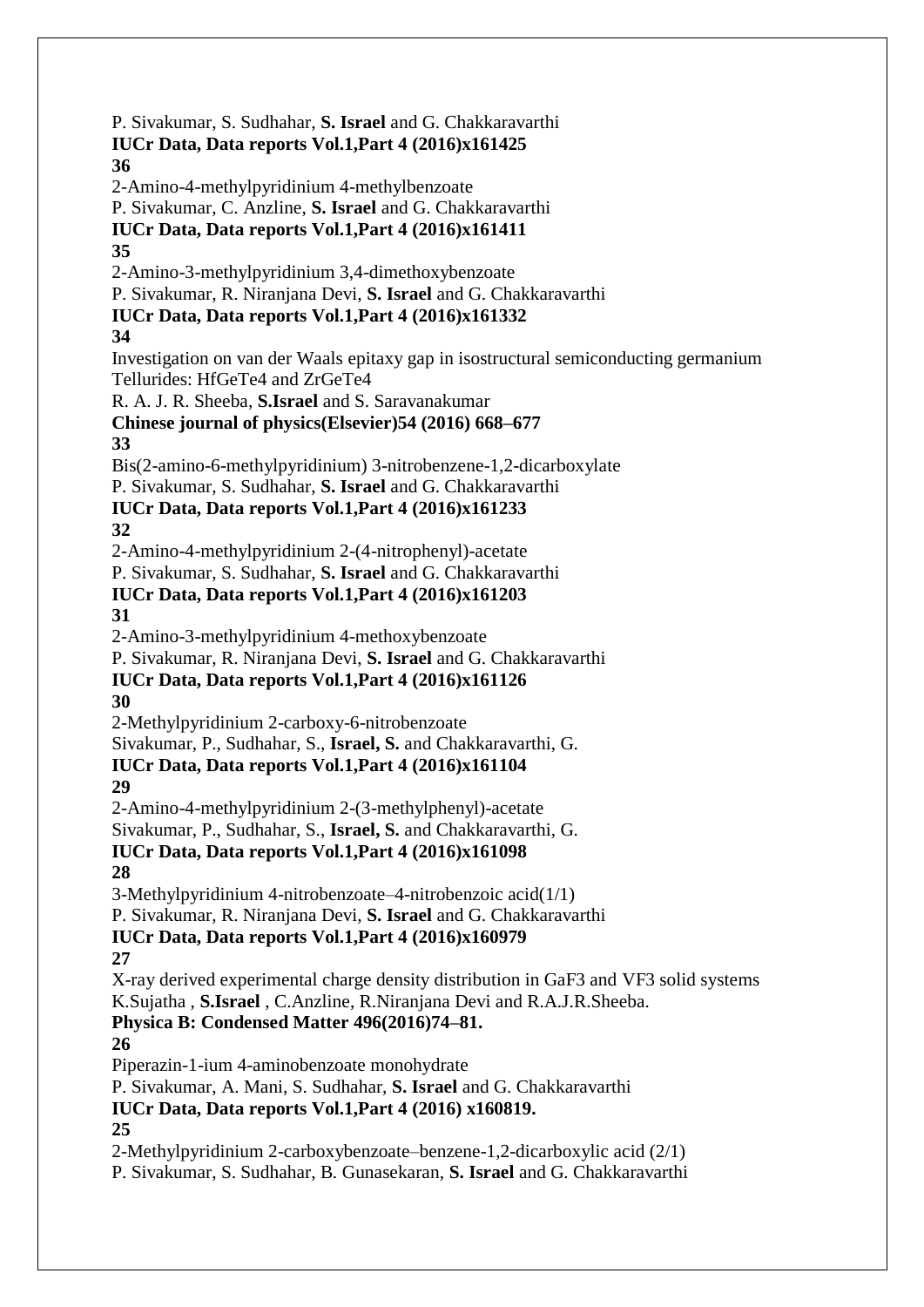### **IUCr Data, Data reports Vol.1,Part 4 (2016) x160817. 24**

2-Amino-6-methylpyridinium 2-hydroxybenzoate

P. Sivakumar, S. Sudhahar, **S. Israel** and G. Chakkaravarthi

**IUCr Data, Data reports Vol.1,Part 4 (2016) x160747.**

### **23**

4-Aminobenzoic acid–quinoline (1/1)

P. Sivakumar, S. Sudhahar, **S. Israel** and G. Chakkaravarthi

## **IUCr Data, Data reports Vol.1,Part 4 (2016) x160604.**

### **22**

Structure and stability of a silicon cluster on sequential doping with carbon atoms

Mohammed Azeezulla Nazrulla, Krati Joshi, **S. Israel** and Sailaja Krishnamurty

**Physica E: Low-dimensional Systems and Nanostructures, 76 (2016)173–180 21**

Structural, magnetic and charge-related properties of nano-sized cerium manganese oxide, a dilute magnetic

oxide semiconductor

S. Saravanakumar, S. Sasikumar, **S. Israel**, G.R. Pradhiba, R. Saravanan

## **Materials Science in Semiconductor Processing 17 (2014) 186–193**

### **20**

The analysis on the rearrangement of charge density distribution in response to magnetic behavior in Mn doped SnO2 nanoparticles

S. Saravanakumar, M. Pattammal, **S. Israel**, R.A.J.R.Sheeba, R. Saravanan,

### **Physica B: Condensed matter physics, 407 (2012) 302.**

### **19**

Analysis on insulator-metal transition in Yttrium doped LSMO from electron density distribution

**S. Israel**, S. Saravana Kumar, A. Renuretson, R. A. J. R. Sheeba, R. Saravanan,

### **Bulletin of Material science, Vol.35.No.1 (2012) 111.**

# **18**

Localized ferromagnetic charge ordering through charge density analysis in nano sized diluted magnetic semiconductor Co2+:ZnO

K.S. Syed Ali, R. Saravanan, **S. Israel**, M. Açikgöz, L. Arda,

# **Physica B:Condensed matter Physics 405 (2010) 1763–176.**

# **17**

Analysis on experimental valence charge density in Germanium at RT and 200 K

**S. Israel**, K.S. Syed Ali, R. A. J.R. Sheeba and R. Saravanan

J**ournal of Physics and Chemistry of Solids 70 (2009) 1185–1194**

# **16**

Growth of novel diluted magnetic semiconducting material Ge1-xMnx and X-ray characterization by Maximum Entropy Method (MEM) and Pair Distribution Function (PDF) R Saravanan, K. S. Syed Ali and **S. Israel**

# **Journal of Crystal Growth 311 (2009) 1110–1116.**

# **15**

X-ray analysis of charge density distribution in GaP at 296 and 200K using Multipole and MEM models

**S. Israel**, K.S. Syed Ali, R.A.J.R. Sheeba and R. Saravanan

**Chinese Journal of Physics 47, 3(2009) 378-400**

# **14**

Electron density distribution in Si and Ge using multipole, maximum entropy method and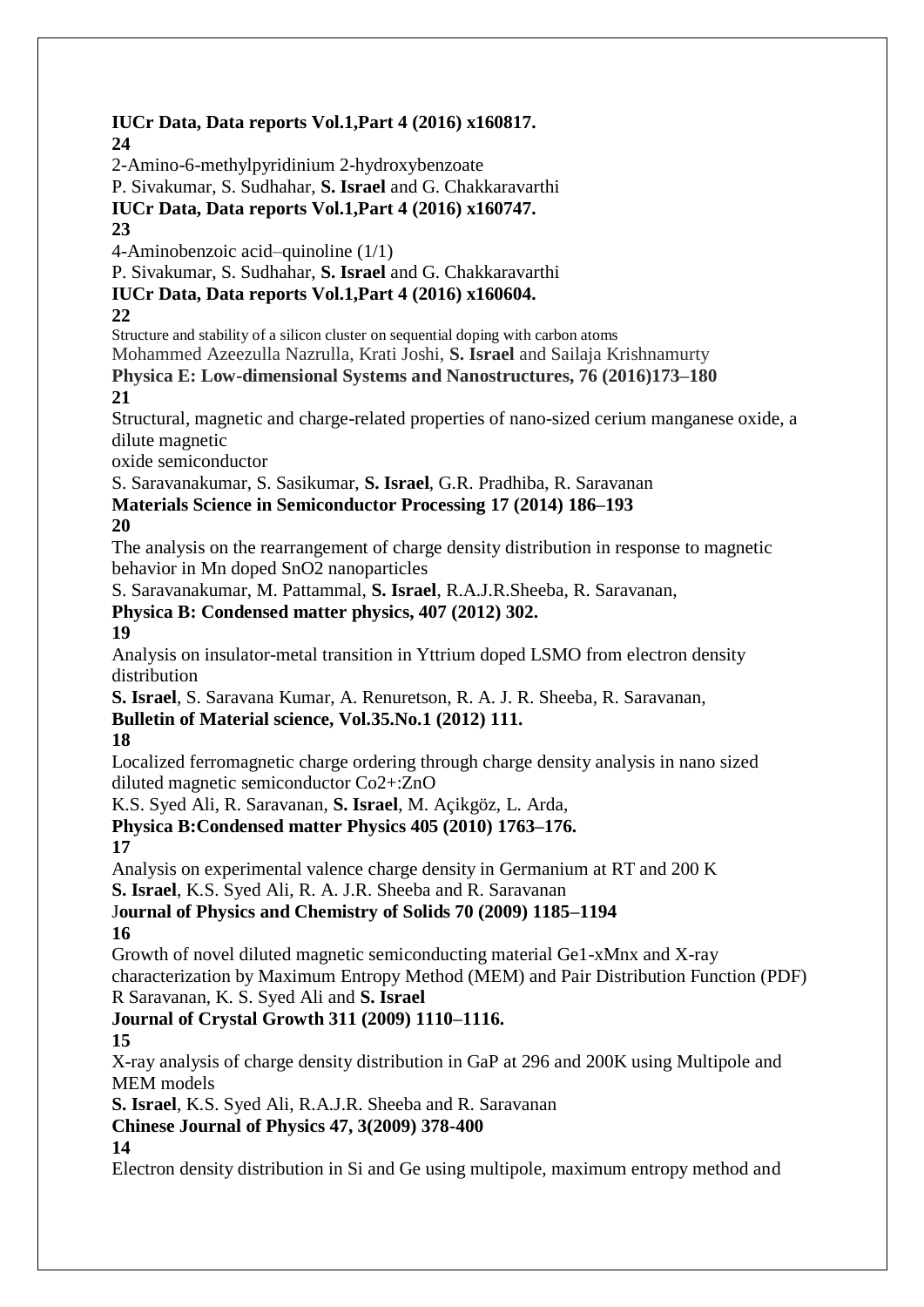pair distribution function. R Saravanan, K. S. Syed Ali and **S. Israel Pramana – Journal of Physics, 70, 4,(2008). 13** Probabilistic Electron Density Distribution in CdTe at 200 K and 300 K. R. Saravanan, **S. Israel,** R. K. Rajaram, Y. Ono, M . Isshiki and T. Kajitani. **Crystal Research and Technology 3, 41, (2006) 12** Electron density distribution and bonding in ZnSe and PbSe using maximum entropy method (MEM) K. S. Syed Ali, R. Saravanan, **S. Israel**, R. K. Rajaram **Bulletin of Materials Science, 29, No.2, 107-114, Apr.2006 11** Bonding in ZnTe at RT, 200 and 100 K Revealed by Entropy Maximized Electron Density Distribution. R. Saravanan, **S. Israel** and R. K. Rajaram **Physica B: 363/1-4,166-177, 2005 10** Bonding in Fluorite Compound CaF2 Using MEM. R. Saravanan and **S. Israel**. **Physica B: 352/1-4, 220-226, (2004). 9** Electronic Structure of InP at RT, 200K and 100K. **S. Israel**, R. Saravanan, and R.K. Rajaram. **Physica B: 349, 390-400, (2004). 8** An investigation on the bonding in MgO, CaO, SrO and BaO from the MEM electron density distributions **S. Israel**, R . Saravanan, N. Srinivasan and S.K. Mohanlal **Journal of Physics and Chemistry of Solids, 64, 879-886, (2003). 7** Electronic Charge Distribution in the Intermetallic Compound MnHg R. Saravanan, **S. Israel**, S. Swaminathan, R. Kalidoss and M. Muruganantham **Crystal Research and Technology, 37, Issue 12, 1310-1317, (2002) 6** High Resolution Electron Density Mapping for LiF and NaF by Maximum Entropy Method (MEM) **S. Israel**, R. Saravanan, N.Srinivasan, R. K. Rajaram **Journal of Physics and Chemistry of Solids, 64/1, 43-49, (2002). 5** X-ray structure of BaTiO3-Missed Opportunities K. S. Chandrasekaran, S. K. Mohanlal, R. Saravanan, **S.Israel Acta Crystallographica, B56, 918-919, (2000)** . **4** Charge transfer in GaP and InP R. Saravanan, **S.Israel**, N. Srinivasan, and S. K. Mohanlal **Phys. Status Solidi B (Germany), vol.194, no.2, 435-41, 1 APRIL, (1996), Akademie Verlag 3** Charge transfer in ZnSe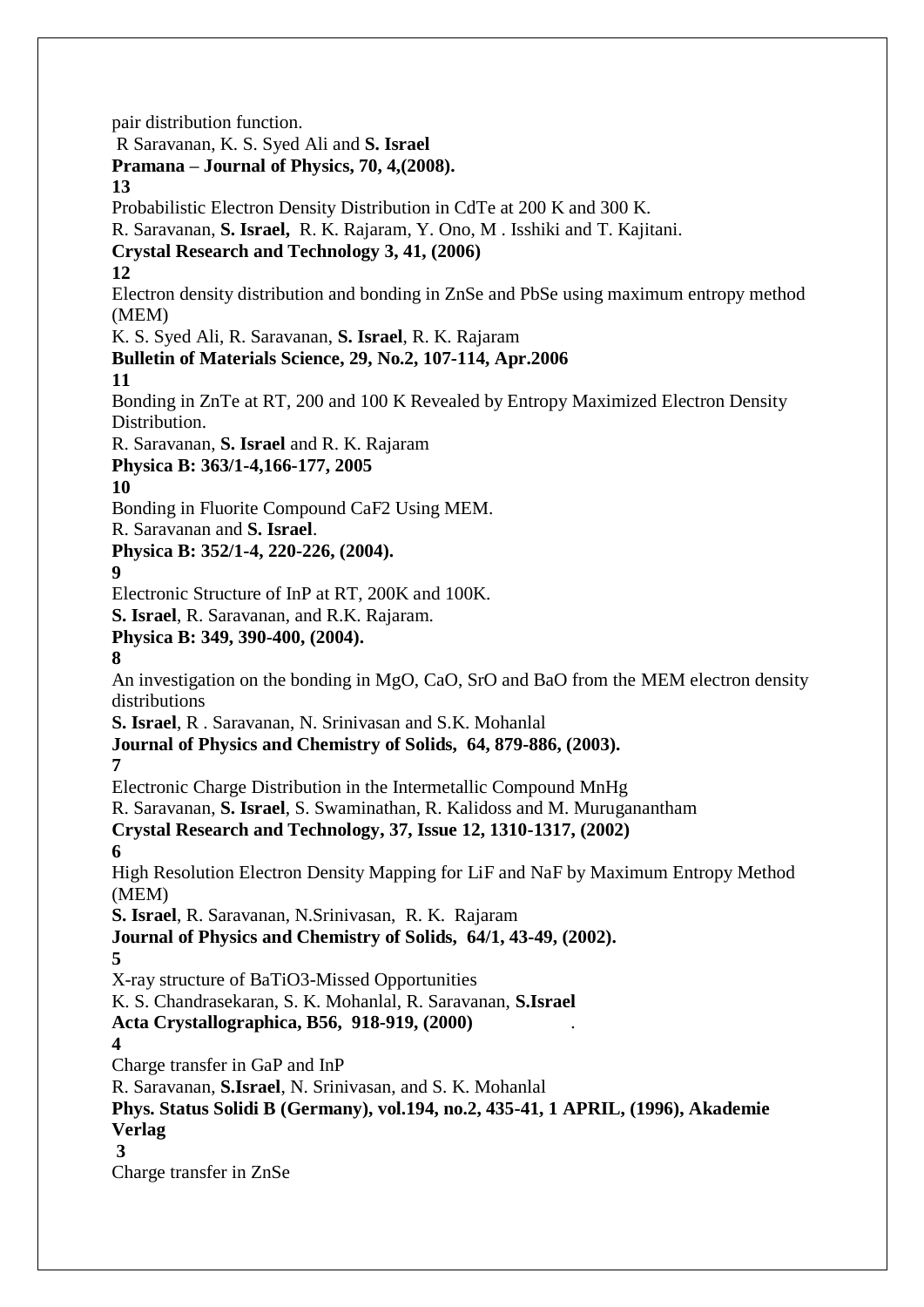N. Srinivasan, R. Saravanan, **S. Israel**, and S. K. Mohanlal **Cryst. Res. Technol. (Germany), vol.31, no.1, K6-8, (1996), Akademie Verlag 2** Debye-Waller factors in NaxC60 N. Srinivasan, R. Saravanan, **S. Israel**, and S. K. Mohanlal **Cryst. Res. Technol. (Germany), vol.30, no.3, K37-9, (1995) 1** f" of silicon from linear absorption measurements N . Srinivasan, **S. Israel**, R. Saravanan, and S. K. Mohanlal **Cryst. Res. Technol. (Germany), vol.30, no.1, K1-3, (1995)**

### **List of papers presented in Symposium/ Seminar/ Conference/ Workshop**

### **Total number of papers presented: - 46**

#### **46**

Photoluminescence study of (Sm0.95Ce0.05)2O3 nanoparticles for LED applications Morris Marieli Antoinette, **S. Israel**, John L. Berchmans, and Arlin Jose Amali AIP Conference Proceedings 2162, 020116 (2019); https://doi.org/10.1063/1.5130326

**45**

Structure And Site Selectivity Studies of Non Steroidal Anti Inflammatory Drug Ibuprofen using DFT Technique

C. Anzline, **S. Israel**, K. Sujatha

International conference on innovation and sustaiable development of science, social science, management and technology(ISDSSMT- 19), DMI-St. Eugene University, Lusaka, Zambia, South- Central Africa. ISBN: 978-81-940502-3-0

### **44**

X-Ray Derived Experimental Charge Density Distribution in Transition Metal Oxyfluorotellurate:GaTeO3F

K. Sujatha, **S. Israel**, C. Anzline

International conference on innovation and sustaiable development of science, social science, management and technology(ISDSSMT- 19), DMI-St. Eugene University, Lusaka, Zambia, South- Central Africa. ISBN: 978-81-940502-3-0

### **43**

X-ray Analysis of the Charge Density Distribution in Transition Metal Oxyfluorotellurate: FeTeO3F

K. Sujatha, **S. Israel**, C. Anzline

International Conference on Recent Advances in Material Sciences, 4 – 6 February 2019, National College (Autonomous), Thiruchirapalli, Tamil Nadu.

**42**

Molecular Structure and site selectivity studies in N- Methyl  $-N$ - nitroso – p- toluene sulfonamide using DFT Technique

C. Anzline**, S. Israel**, K. Sujatha

International Conference on Recent Advances in Material Sciences, 4 – 6 February 2019, National College (Autonomous), Thiruchirapalli, Tamil Nadu.

### **41**

Photoluminescence studies of (Nd0.93Sm0.07)2O3 Nanoparticles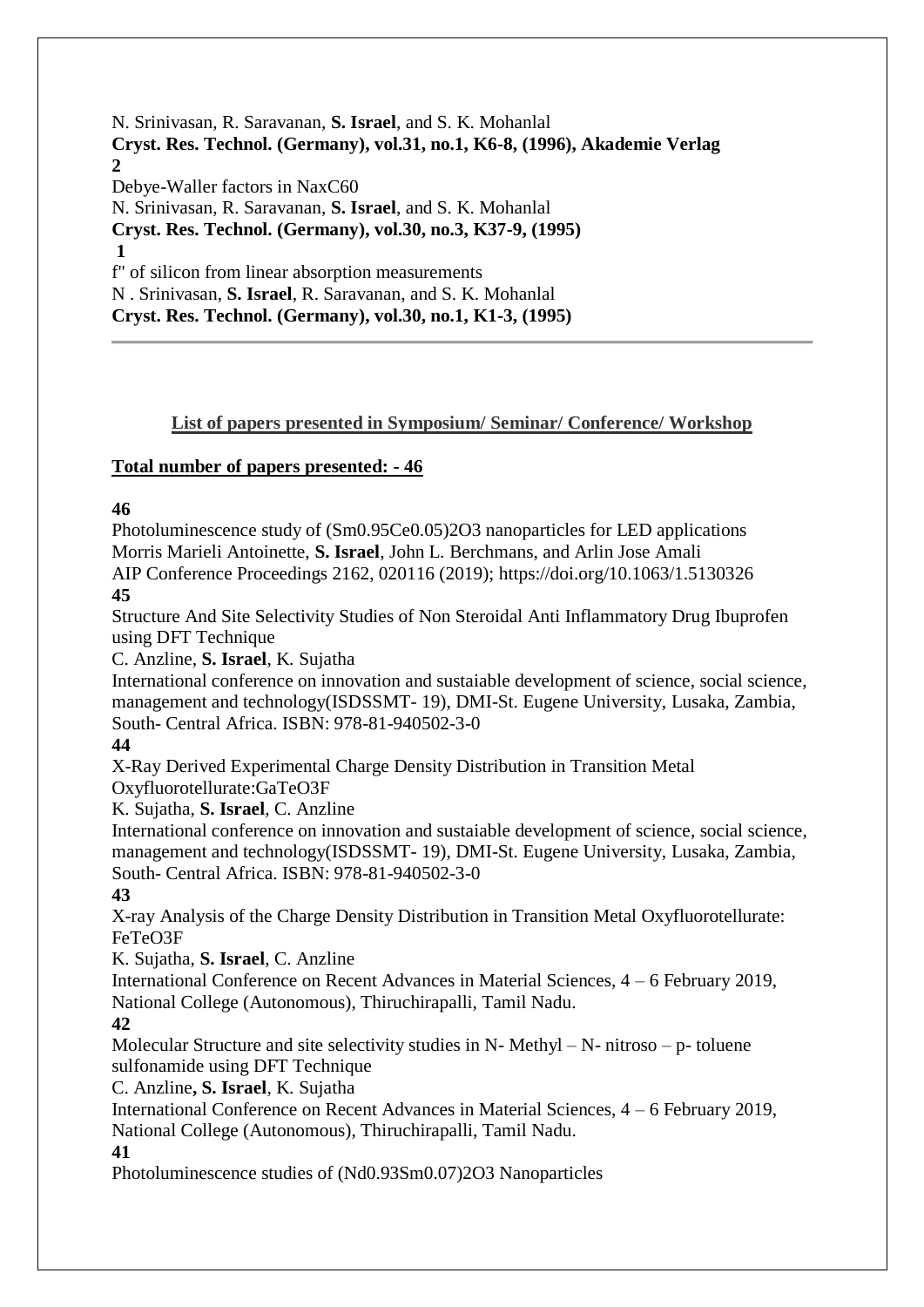Morris Marieli Antoinette, **S.Israel**

International conference of advanced materials 14 - 15 December, 2017

St. Josephs college, Trichy.

**40**

Investigation on the properties of Sm3+doped Nd2O3nanoparticles and X-ray characterization by the maximum entropy method (MEM)

Morris Marieli Antoinette, **S.Israel**, G. Sathya, Arlin Jose Amali, John L. Berchmans, K. Sujatha and C. Anzline

Fourth International Conference on Nanostructured Materials and Nanocomposites (ICNM 2017) on 10, 11 and 12 February 2017 at Mahatma Gandhi University, Kottayam, Kerala, India

**39**

An analysis of structural, electronic and reactivity properties of Metformin Chloride using XRD and DFT approach

R. Niranjana Devi, **S. Israel** and C. Anzline

International conference on materials processing and applications(ICMPA-2016), VIT University, Vellore,

December 14-16, 2016, Abstract No: CG24

Mechanics, Material science and engineering, Vol. 9, April 2017, DOI:

10.2412/mmse.19.50.462

**38**

X-ray derived experimental charge density distribution in two sesquioxides In2O3 and Y2O3 K. Sujatha, **S. Israel**, C. Anzline and Morris Marieli Antoinette

International conference on materials processing and applications(ICMPA-2016), VIT University, Vellore,

December 14-16, 2016, Abstract No: CG63

**37**

Charge density and chemical reactivity studies of d-sulfanilamide

C. Anzline, **S. Israel,** R. Niranjana Devi, K. Sujatha, P. Richard Rajkumar and Morris Marieli Antoinette,

International conference on materials processing and applications(ICMPA-2016), VIT University, Vellore,

December 14-16, 2016, Abstract No:CG65

**36**

Synthesis and characterisation of Ce3+ doped Sm2O3 nano particles using solvothermal method

Morris Marieli Antoinette, **S. Israel** and K. Sujatha

International conference on materials processing and applications(ICMPA-2016), VIT University, Vellore,

December 14-16, 2016, Abstract No: NM55

**35**

Synthesis and characterization of Sm doped Nd2O3 nanoparticles using modified Pechini method

Morris Marieli Antoinette and **S. Israel**

International conference on nanoscience, nanotechnology and advanced materials, Gitam University, Vishakapatnam, 2015, P-SYN-224**.**

**34**

Ab-initio studies of L-Alanine organic molecule

G.K.Priya Merline, **S. Israel**, C. Anzline, M. Chitra

National Conference on Advanced Materials Science – 2015, Jerusalem College of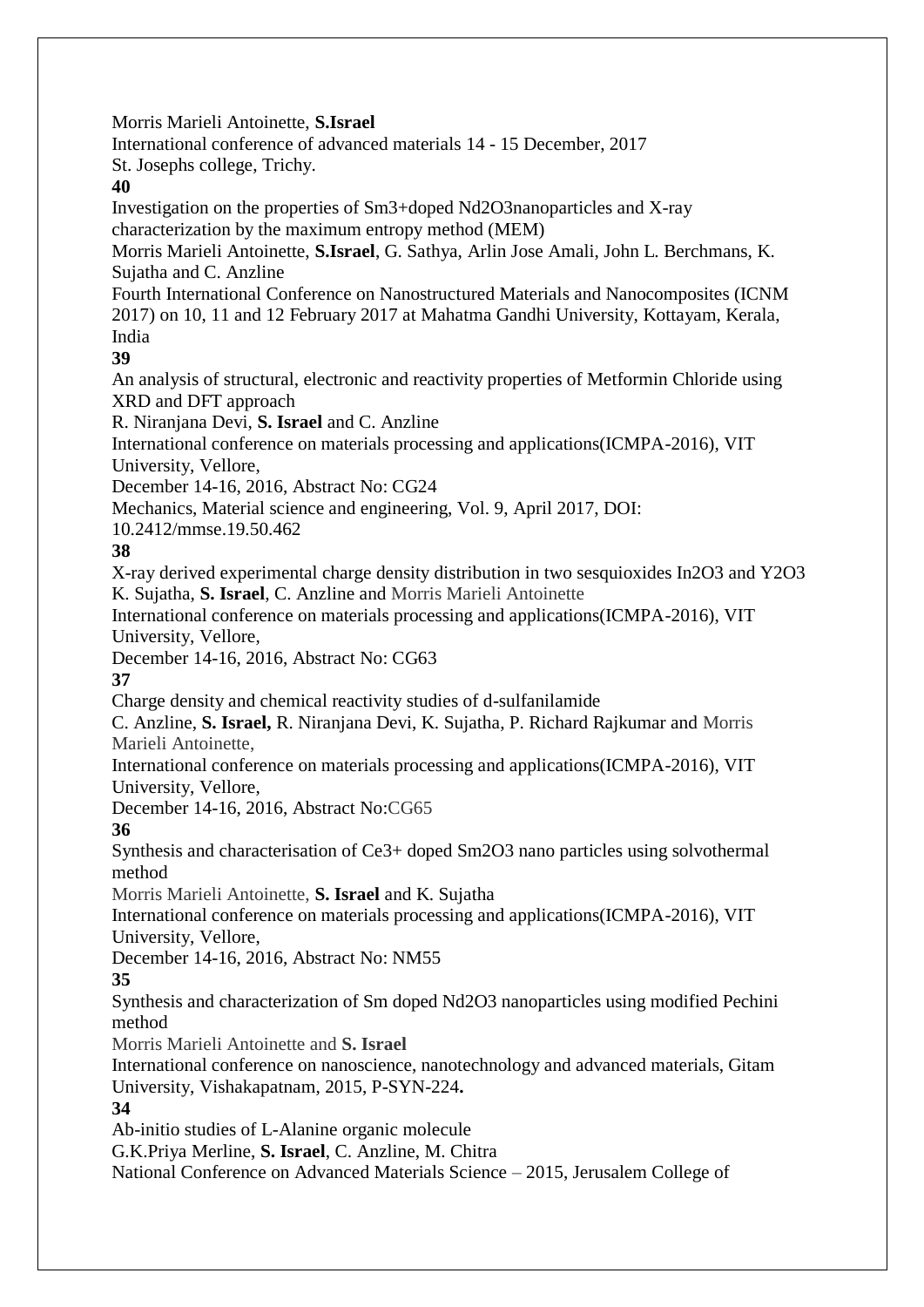Engineering, Chennai. Page: 20-25 **(ISBN 978-81-89843-73-1) 33** X-ray Analysis of the Charge Density Distribution in GaF3 K. Sujatha, **S. Israel**, C. Anzline, R. Niranjana Devi National Conference on Advanced Materials Science – 2015, Jerusalem College of Engineering, Chennai. Page: 39-44 **(ISBN 978-81-89843-73-1) 32** Investigation on reactivity descriptors of 2,5-Lutidinium Bromanilate using DFT approach R. Niranjana Devi , **S. Israel,** C. Anzline, P. Richard Rajkumar National Conference on Advanced Materials Science – 2015, Jerusalem College of Engineering, Chennai. Page: 33-38 **(ISBN 978-81-89843-73-1) 31** Molecular Structure, Population Analysis, Vibrational Spectroscopic and Chemical Reactivity studies of Nicotinohydrazide using DFT approach C. Anzline, **S. Israel**, R. Niranjana Devi, P.Richard Rajkumar, K.Sujatha National Conference on Advanced Materials Science – 2015, Jerusalem College of Engineering, Chennai**.** Page: 26-32. **(ISBN 978-81-89843-73-1) 30** Luminescent properties of Nd3+ doped Sm2O3 nanoparticles and its correlation with X-ray derived charge density Morris Marieli Antoinette, **S. Israel** and C. Anzline Nano India - 2015, Sastra University, Tanjavur, January 2015, ID:1218 **29** Topological and electron density analysis and electrostatic properties of N- (Phenylsulfonyl)acetamide: An experimental and theoretical study R. Niranjana Devi , **S. Israel**, C. Anzline, P. Richard Rajkumar National symposium on X-ray diffraction and recent advances in crystallography-2015, A-19, 2015, Periyar University, Salem **28** Molecular structure, vibrational spectroscopic and site selectivity studies in 5-amino-3 methyl-1,2-oxazole-4-carbonitrile using DFT technique. C. Anzline, **S. Israel**, R. Niranjana Devi , P. Richard Rajkumar and W. Hannah Blessy **Journal of Research in Science, Vol.2, December 2014, pp. 35-39.** Recent Trends in Quantum Chemistry-2014, Nesamony memorial Christian college, Marthandam **27** Elucidation of reactivity descriptors for 2-mercaptobenzoic acid using Density functional Theory approach R. Niranjana Devi, **S. Israel**, C. Anzline , P. Richard Rajkumar and W. Hannah Blessy **Journal of Research in Science, Vol.2, December 2014, pp. 25-30.** Recent Trends in Quantum Chemistry-2014, Nesamony memorial Christian college, Marthandam **26** Charge derived properties and site selectivity studies in 5-Amino-2-methyl benzene sulfonamide using XRD and DFT techniques C. Anzline, **S. Israel**, R. Niranjana Devi and P. Richard Rajkumar Theoretical chemistry Symposium- 2014, National chemical Laboratory, Pune **25** Structural and electronic properties of Phenyl acetic acid using Density functional Theory C. Anzline, **S. Israel**, R. Niranjana Devi and P. Richard Rajkumar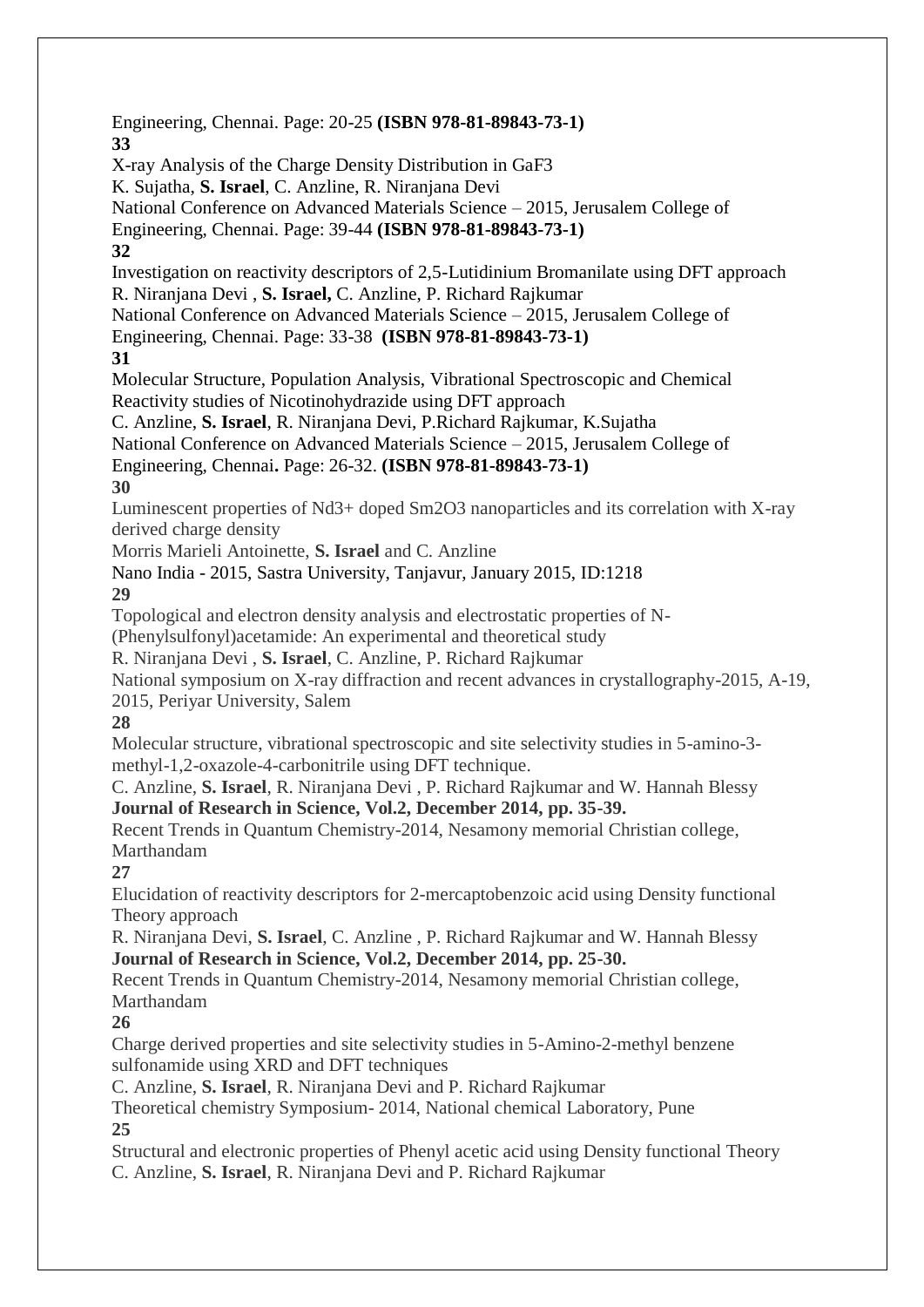National seminar on technologically important crystalline and amorphous solids, Kalasalingam University, Krishnan Koil, February - 2014, op-5,page - 43

## **24**

Multipole analysis of charge density in Ampicilin trihydrate

C. Anzline, **S. Israel** and P. Richard Rajkumar

National seminar on technologically important crystalline and amorphous solids,

Kalasalingam University, Krishnan Koil, February - 2013, pp-109

# **23**

Analysis of charge density distribution in a pharmaceutical drug: Dapsone R. Niranjana Devi, **S. Israel** and P. Richard Rajkumar

III National conference on Advanced Materials, PSN college of Engineering and Technology, Tirunelveli, January, 2013, Paper No: OP-21

**22**

Experimental charge density determination in iso-structural Tellurides:Hf0.85GeTe4 and ZrGeTe4

**S. Israel,** S. Saravana Kumar, R.A.J.R. Sheeba and R. Saravanan

National seminar on Technologically important crystalline and amorphous solids (TICAS -

2012), Kalasalingam University, Krishnan Koil, February - 2012, Abstract no: PP 21 **21**

Multipole analysis of Charge density in a pharmaceutical solid system: Tolbutamide **S.ISRAE**L, C. ANZLINE, and R.A.J.R. SHEEBA

International conference on recent trends in Advanced Materials, Vellore Intstitute of Technology University, Vellore, February- 2012, Abstract No: BMS Pr-11

**20**

Growth, X-ray Rietveld analysis and Charge density determination of nano sized SnO2 with dopants.

**S. Israel,** B. Rajesh and R. Selvakumaran

3rd National seminar on Advances in Material Science, Manonmanium Sundaranar University, Tirunelveli, March 2009, Abstract No: OP22.

**19**

Electronic structure of Nano-sized Cd1-xMnxS from experimental charge density.

**S. Israel**, K.S. Syed Ali, R. A.J.R. Sheeba,P. Sathyasree and R. Saravanan.

International Conference on active/smart materials. Thiagarajar College of Engineering,

Madurai, January 2009, Abstract No: Smart: 346

# **18**

Debye –Waller factors from phonon density of states

**S. Israel** and S. Senthil Kumaran,R.A.J.R.Sheeba and K.S. Syed Ali

National seminar on Crystal growth of Laser and Non-linear optical materials (NSCGOM-

2008), National College, Trichy, September 2008, Abstract No: 38.

**17**

Growth and characterization of Mn doped ZnSnSb2 single crystals

**S. Israel**, M. Parameshwari, S. Senthil Kumaran,R.A.J.R.Sheeba and K.S. Syed Ali

National seminar on Crystal growth of Laser and Non-linear optical materials (NSCGOM-

2008), National College, Trichy, September 2008, Abstract No: 39.

# **16**

Synthesis and characterization of Cd1-xMnxS nano crystals

**S. Israel**, P.Sathyashree, K.S.Syed Ali, S. Senthil Kumaran ,and R.A.J.R.Sheeba

National seminar on Crystal growth of Laser and Non-linear optical materials (NSCGOM-

2008), National College, Trichy, September 2008, Abstract No: 40.

**15**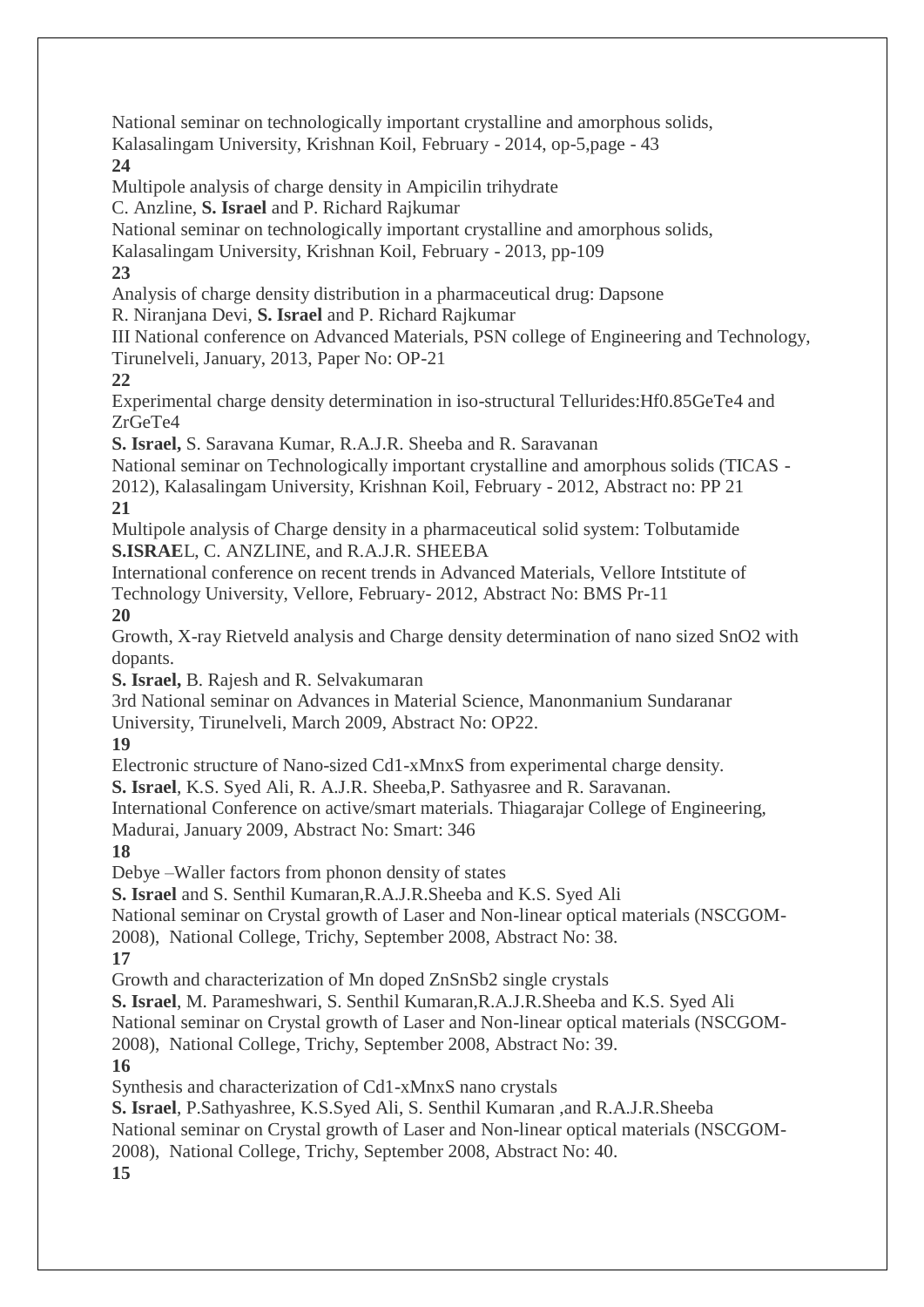Growth and characterization of single crystal of L-Aspragine Tartarate.

**S.Israel**, D. Mahendran and M. Praveen Rajkumar

12th National seminar on Crystal growth, SSN college of Engineering, SSN Nagar,

December 2007, Abstract No: C65.

## **14**

Multipole and MEM analyses of the electronic charge distribution in Germanium at RT and 200K.

**S. Israel**, K.S. Syed Ali and R. Saravanan.

12th National seminar on Crystal growth, SSN college of Engineering, SSN Nagar, December 2007, Abstract No: P17(1).

# **13**

Experimental electron density in GaP at RT and 200K from single crystal X-ray data. **S. Israel**, K.S. Syed Ali, R. A.J.R. Sheeba and R. Saravanan.

12th National seminar on Crystal growth, SSN college of Engineering, SSN Nagar, December 2007, Abstract No: P17(2).

# **12**

Study of Electronic Charge Densities by MEM for NaCl at RT, 200 K and 78 K.

N. Srinivasan, A. Aarthy, A. Anitha, P. Nagapushpavalli, **S. Israel** and R. Saravanan

National Seminar on Crystallography, November, 2004, NCL, Pune. Abstract No. 120A. **11**

Imaging of Electron Density Distributions of SrCl2 by Maximum Entropy Method. N. Srinivasan, **S. Israel** and R. Saravanan

National Seminar on Crystallography, November, 2004, NCL, Pune. Abstract No. 120AB. **10**

Bonding in fluorite compound CaF2 using MEM.

R. Saravanan and **S. Israel**

National Conference on Current Trends in Condensed Matter Research

September 20-22, Warangal, Pp15, 2004, Abstract No. 9.

# **9**

Electronic Structure of ZnTe at RT, 200 K, 100 K.

**S. Israel** and R. Saravanan

National Conference on Current Trends in Condensed Matter Research

September 20-22, Warangal, Pp15, 2004, Abstract No. 10.

National Seminar on Crystallography – October, 24-26, Jammu, D-6, 2002 **8**

Charge Density Distribution Mapping of Copper, Chromium, Iron and Aluminium by Maximum Entropy Method (MEM).

**S. Israel**, R. Saravanan, N. Srinivasan and R.K. Rajaram

National Seminar on Crystallography – October, 24-26, Jammu, E-1, 2002 **7**

Oxygen Binding in BaO, CaO, MgO and SrO

R. Saravanan,**S. Israel** and N. Srinivasan

National Seminar on Crystallography – October, 24-26, Jammu, E-3, 2002

**6**

An Investigation on the Bonding in SrCl2 at 300K and 80K

N. Srinivasan, **S. Israel** and R. Saravanan

National Seminar on Crystallography – October, 24-26, Jammu, E-6, 2002 **5**

MEM Bonding in NaCl at 78°K, 200°K and Room Temperature

N. Srinivasan, R. Saravanan, **S. Israel** and R. K. Rajaram